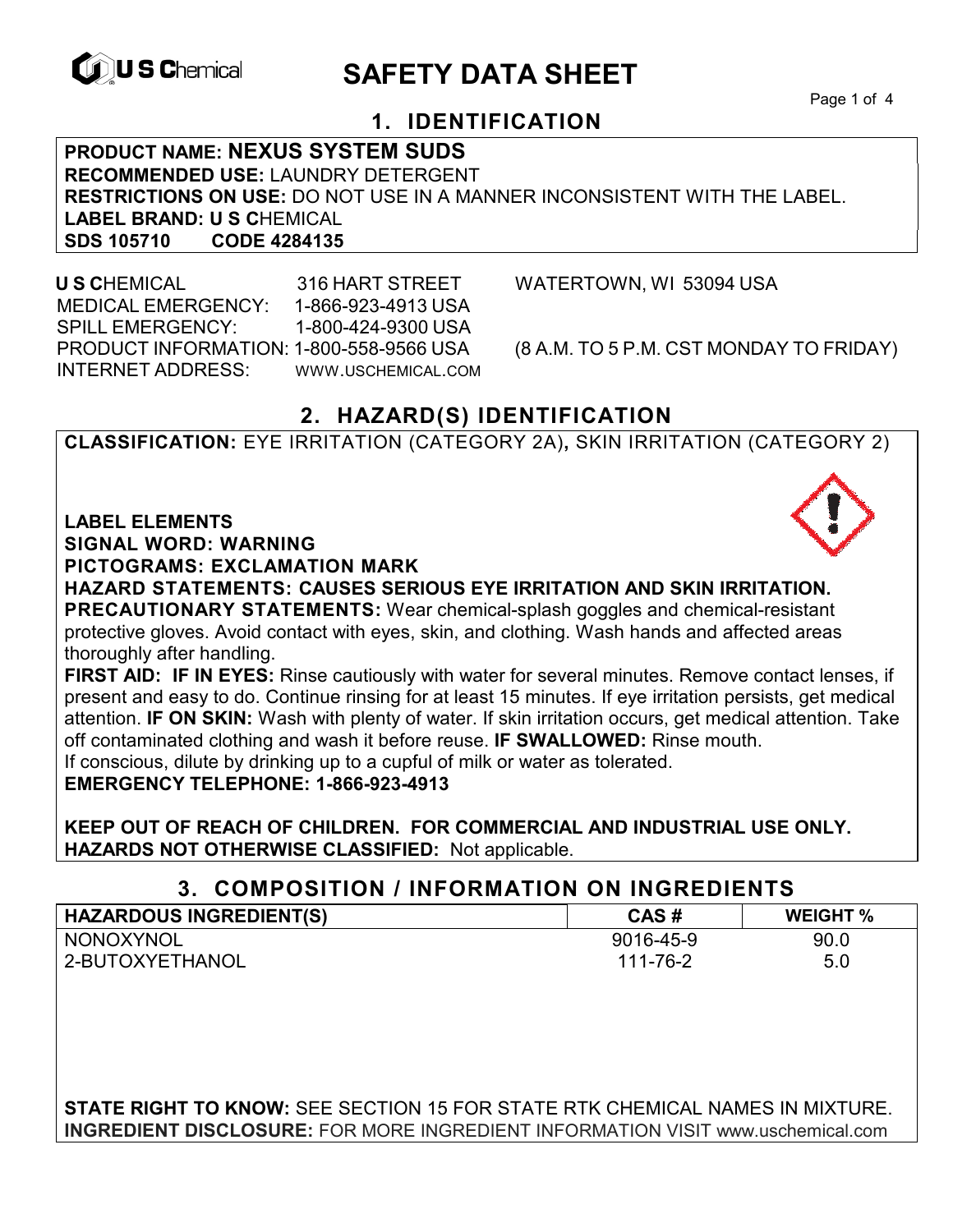## **4. FIRST-AID MEASURES** Page 2 of 4

**IF IN EYES:** RINSE CAUTIOUSLY WITH WATER FOR SEVERAL MINUTES. REMOVE CONTACT LENSES, IF PRESENT AND EASY TO DO. CONTINUE RINSING FOR AT LEAST 15 MINUTES. IF EYE IRRITATION PERSISTS, GET MEDICAL ATTENTION.

**IF ON SKIN:** WASH WITH PLENTY OF WATER. IF SKIN IRRITATION OCCURS, GET MEDICAL ATTENTION. TAKE OFF CONTAMINATED CLOTHING AND WASH IT BEFORE REUSE. **IF SWALLOWED:** RINSE MOUTH. IF CONSCIOUS, DILUTE BY DRINKING UP TO A CUPFUL OF MILK OR WATER AS TOLERATED.

**IF INHALED:** NO SPECIFIC FIRST AID MEASURES ARE REQUIRED. **EMERGENCY TELEPHONE: 1-866-923-4913** 

**MOST IMPORTANT SYMPTOMS / EFFECTS:** CAUSES SERIOUS EYE IRRITATION AND SKIN IRRITATION.

**MEDICAL CONDITIONS AGGRAVATED:** NONE KNOWN. **NOTE TO PHYSICIAN:** CALL 1-866-923-4913 FOR EXPOSURE MANAGEMENT ASSISTANCE.

## **5. FIRE-FIGHTING MEASURES**

**CHEMICAL HAZARDS:** EYE AND SKIN IRRITATION. NON-FLAMMABLE. **COMBUSTION PRODUCT HAZARDS:** OXIDES OF CARBON AND OTHER FUMES. **METHODS:** SELECT EXTINGUISHER AND METHODS BASED ON FIRE SIZE AND TYPE. **EQUIPMENT:** WEAR SCBA AND FULL PROTECTIVE GEAR AS CONDITIONS WARRANT. **NFPA RATING:** HEALTH-2/FLAMMABILITY-0/ INSTABILITY-0/SPECIAL HAZARD-N.AP. **SUITABLE EXTINGUISHERS:** WATER, DRY CHEMICAL, CO2 OR FOAM SUITABLE FOR FIRE. **UNSUITABLE EXTINGUISHERS:** NO RESTRICTIONS BASED ON CHEMICAL HAZARDS.

## **6. ACCIDENTAL RELEASE MEASURES**

**PERSONAL PRECAUTIONS:** EVACUATE UNPROTECTED PERSONNEL FROM AREA. WEAR PERSONAL PROTECTION. RUBBER BOOTS RECOMMENDED. SEE SECTION 8. VENTILATE AREA IF NEEDED. BE CAREFUL NOT TO SLIP. WASH THOROUGHLY AFTER CLEAN-UP. **ENVIRONMENTAL PRECAUTIONS:** PREVENT SPILL FROM ENTERING DRAIN, STORM SEWER OR SURFACE WATERWAY. PREVENT WATER AND SOIL CONTAMINATION. **CLEAN-UP METHODS:** SMALL SPILLS MAY BE WIPED UP AND RINSED WITH WATER. FOR LARGER SPILLS, DIKE TO CONTAIN. PUMP TO LABELED CONTAINER OR ABSORB SPILLAGE AND SCOOP UP WITH INERT ABSORBENT MATERIAL. AFTER SPILL COLLECTION, RINSE AREA WITH WATER AND FOLLOW WITH NORMAL CLEAN-UP PROCEDURES.

## **7. HANDLING AND STORAGE**

**HANDLING:** FOLLOW ALL LABEL DIRECTIONS. INSTRUCT PERSONNEL ABOUT PROPER USE, HAZARDS, PRECAUTIONS, AND FIRST AID MEASURES. AVOID CONTACT WITH EYES, SKIN AND CLOTHING. TAKE OFF CONTAMINATED CLOTHING AND WASH IT BEFORE REUSE. DO NOT TASTE OR SWALLOW. PRODUCT RESIDUE MAY REMAIN ON OR IN EMPTY CONTAINERS. HANDLE CAREFULLY TO AVOID DAMAGING CONTAINER. **STORAGE:** KEEP CONTAINER CLOSED WHEN NOT IN USE. STORAGE AT AMBIENT TEMPERATURES IN A DRY AREA OUT OF DIRECT SUNLIGHT. PROTECT FROM FREEZING. ROTATE STOCK REGULARLY. KEEP AWAY FROM FOOD AND DRINK. KEEP OUT OF REACH OF CHILDREN.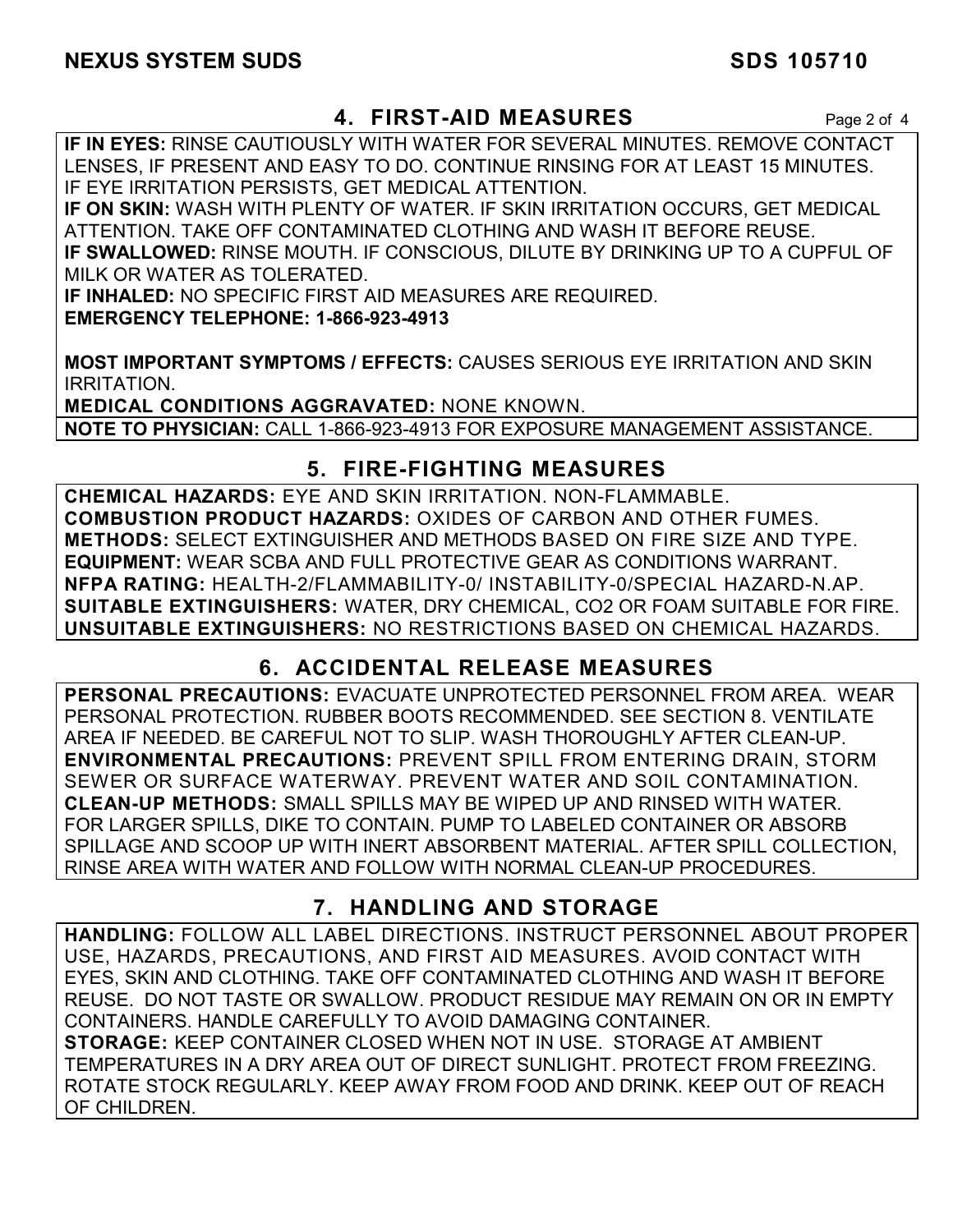## **NEXUS SYSTEM SUDS SDS 105710**

#### **8. EXPOSURE CONTROLS / PERSONAL PROTECTION** Page 3 of 4

**EXPOSURE LIMITS:** NONOXYNOL = NONE 2-BUTOXYETHANOL = 20 PPM TWA (ACGIH), 50 PPM TWA-SKIN (OSHA) **ENGINEERING CONTROLS:** GENERAL ROOM VENTILATION IS TYPICALLY ADEQUATE.

#### **PERSONAL PROTECTION**

**EYES:** CHEMICAL-SPLASH SAFETY GOGGLES.

**HANDS:** CHEMICAL-RESISTANT PROTECTIVE GLOVES (NITRILE, NEOPRENE OR RUBBER). **RESPIRATORY:** PROTECTIVE EQUIPMENT NOT REQUIRED WITH NORMAL USE.

NIOSH/MSHA CERTIFIED RESPIRATOR IF EXPOSURE LIMITS ARE EXCEEDED.

**FEET:** PROTECTIVE EQUIPMENT NOT REQUIRED. **BODY:** PROTECTIVE EQUIPMENT NOT REQUIRED.

**HYGIENE MEASURES:** HANDLE IN ACCORDANCE WITH GOOD INDUSTRIAL HYGIENE AND SAFETY PRACTICE. TAKE OFF CONTAMINATED CLOTHING AND WASH IT BEFORE RE-USE. WASH HANDS AND AFFECTED AREAS THOROUGHLY AFTER HANDLING.

## **9. PHYSICAL AND CHEMICAL PROPERTIES**

| APPEARANCE: DARK ROYAL BLUE LIQUID     | <b>AUTO-IGNITION TEMPERATURE: N.AV.</b>    |
|----------------------------------------|--------------------------------------------|
| <b>ODOR: CITRUS</b>                    | DECOMPOSITION TEMPERATURE: N.AV.           |
| pH CONCENTRATE: 8.0                    | <b>EXPLOSIVE LIMITS (LEL/UEL): NONE</b>    |
| pH READY-TO-USE: N.AP.                 | <b>EVAPORATION RATE: N.AV.</b>             |
| pH @ USE DILUTION: N.AV.               | FLAMMABILITY (SOLID, GAS): N.AP.           |
| <b>PHYSICAL STATE: LIQUID</b>          | <b>FLASH POINT: NONE</b>                   |
| <b>RELATIVE DENSITY (WATER): 1.060</b> | INITIAL BOILING POINT/RANGE: N.AV.         |
| <b>SOLUBILITY (WATER): COMPLETE</b>    | <b>MELTING POINT/FREEZING POINT: N.AV.</b> |
| VAPOR PRESSURE: N.AV.                  | <b>ODOR THRESHOLD: N.AV.</b>               |
| VAPOR DENSITY: N. AV.                  | PARTITION COEFF. (N-OCTANOL/WATER): N.AV.  |
| <b>VISCOSITY: SLIGHTLY VISCOUS</b>     | <b>OTHER: N.AV.</b>                        |

## **10. STABILITY AND REACTIVITY**

**REACTIVITY:** NO HAZARD. **CHEMICAL STABILITY:** STABLE. **POSSIBILITY OF HAZARDOUS REACTIONS:** NONE KNOWN. WILL NOT POLYMERIZE. **CONDITIONS TO AVOID:** TEMPERATURES BELOW 35°F (1.6°C) OR ABOVE 120°F (49°C). **MATERIALS TO AVOID:** DIRECT MIXING WITH OTHER CHEMICALS. MIX ONLY WITH WATER. **HAZARDOUS DECOMPOSITION PRODUCTS:** NONE UNDER NORMAL CONDITIONS.

## **11. TOXICOLOGICAL INFORMATION**

**ROUTES OF EXPOSURE:** EYES, SKIN, INGESTION, INHALATION. **INFORMATION ON ROUTES OF EXPOSURE:** NO LC50/LD50 TEST DATA ON MIXTURE. **ACUTE EFFECTS /SYMPTOMS** 

 **EYES:** CAUSES SERIOUS EYE IRRITATION. MAY CAUSE PAIN, REDNESS AND WATERING. **SKIN:** CAUSES SKIN IRRITATION. MAY CAUSE DISCOMFORT, DRYING AND REDNESS. **INGESTION:** MAY CAUSE IRRITATION, NAUSEA, VOMITING AND DIARRHEA. **INHALATION:** NONE KNOWN.

**CHRONIC / OTHER EFFECTS:** NO REPORTABLE GERM CELL MUTAGENS, SKIN SENSITIZERS, RESPIRATORY SENSITIZERS, REPRODUCTIVE TOXINS OR ASPIRATION HAZARDS. **SPECIFIC TARGET ORGANS (SINGLE/REPEATED):** NONE KNOWN.

**NUMERICAL MEASURES OF TOXICITY:** ATEmix (ORAL-RAT) = ABOVE 2000 MG / KG **CARCINOGENS:** NO REPORTABLE ACGIH, IARC, NTP, OR OSHA CARCINOGENS.